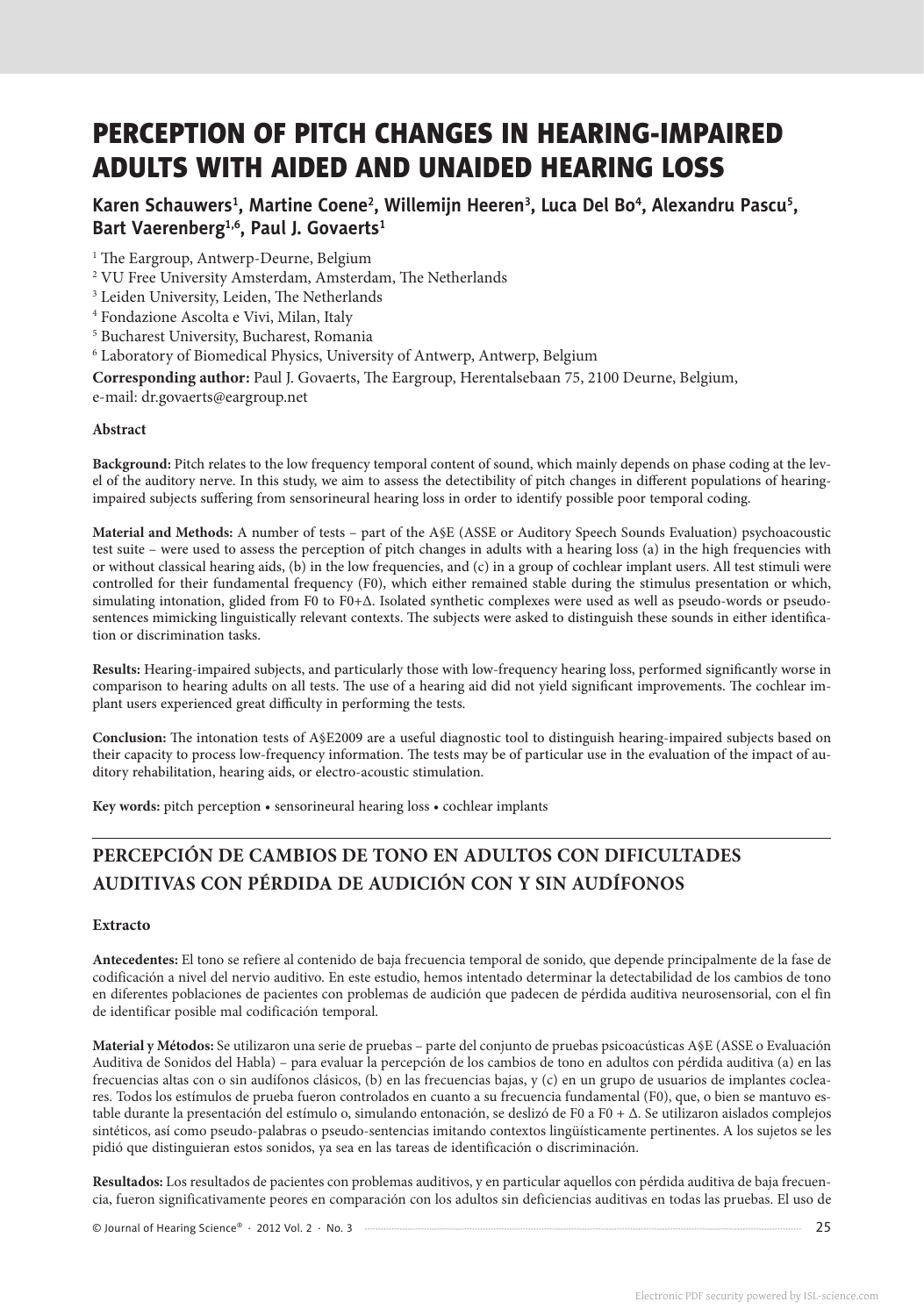un audífono no produjo mejoras significativas. Los usuarios de implantes cocleares experimentaron grandes dificultades en la realización de las pruebas.

**Conclusión:** Las pruebas de entonación de A§E2009 son una herramienta de diagnóstico útil para distinguir los pacientes con discapacidad auditiva en función de su capacidad para procesar información de baja frecuencia. Las pruebas pueden ser particularmente útiles en la evaluación del impacto de la rehabilitación auditiva, audífonos, o la estimulación electro-acústica.

**Palabras claves:** la precepción del tono • la pérdida auditiva neurosensorial • implantes cocleares

# **ВОСПРИЯТИЕ ИЗМЕНЕНИЙ ВЫСОТЫ ЗВУКА У ВЗРОСЛЫХ С НАРУШЕНИЯМИ СЛУХА, ПОТЕРЕЙ СЛУХА СО СЛУХОВЫМИ АППАРАТАМИ И БЕЗ СЛУХОВЫХ АППАРАТОВ**

#### **Резюме**

**Предпосылки:** Высота звука относится к низкочастотному временному объему звука, которая в основном зависит от кодирования фазы на уровне слухового нерва. Цель нашей исследовательской работы - оценить выявляемость изменений высоты тона в различных группах людей с нарушениями слуха, страдающих сенсонейронной потерей слуха, чтобы определить возможное низкое временное кодирование.

**Материалы и Mетоды:** Несколько тестов – часть A§E (ASSE или Оценка Речевых Звуков) набор психоакустических тестов, в которых оценивалось восприятие изменеий высоты тона у взрослых с потерей слуха (а) на высоких частотах с или без классических вспомогающих слуховых устройств, (б) на низких частотах и (в) в группе пользователей кохлеарных слуховых имплантов. Во всех тестовых стимулах контролировалась основная частота (F0), которая либо оставалась стабильной во время презентации стимула, либо, имитируя интонацию, постепенно переходила от F0 до F0+∆. Использовались как отдельные синтетические совокупности, так и псевдо-слова или псевдо-предложения, имитирующие лингвистически соответственные контексты. Тестированных людей попросили определить эти звуки в заданиях отождествления и распознавания.

**Результаты:** Люди с нарушениями слуха, в особенности лица с низкочастотной потерей слуха, выполнили все тесты гораздо хуже по сравнению со слышащими. Использование слуховых аппаратов не принесло значительного улучшения. Пользователи кохлеарных имплантов имели большие проблемы с выполнением этих тестов.

**Заключение:** тесты интонации A§E2009 это полезные диагностические инструменты для выявления нарушений слуха, основанные на способности обрабатывать низкочастотную информацию. Эти тесты могут быть особенно полезны для оценки воздействия слуховой реабилитации, слуховых аппаратов или электроакустической стимуляции.

**Ключевые слова:** восприятие высоты звука, сенсонейронная потеря слуха, кохлеарные импланты

#### **Background**

Sound can be described by three features: amplitude, spectral content, and temporal content. The coding of these features by the cochlea is based on different underlying physiological mechanisms, including tonotopy in the case of spectral content coding [1,2]. Temporal content can be divided into fluctuations in the sound envelope (the relatively slow variations in amplitude over time) and fluctuations in the temporal fine structure (TFS). Whereas the envelope coding can be explained by means of intensity coding and tonotopy, the coding of TFS requires the additional mechanism of phase locking [3]. This is an electrophysiological mechanism in which hair cells are activated at the same frequency as that of the incoming sound. Both envelope cues and TFS cues seem to convey segmental and suprasegmental or prosodic cues in speech. However, it is generally thought that envelope cues code information about manner, tempo, rhythm, and syllabicity in speech, while TFS cues play a role in the encoding of pitch, place,

voicing, and voice quality [4,5]. From a psycho-acoustic point of view, the place coding mechanism is thought to be involved in resolving the higher frequencies, including formant frequencies and harmonics, whereas the temporal coding mechanism is especially involved in resolving the lower frequencies, including the fundamental frequency, since it has been shown that neural phase locking decreases from about 1 kHz and completely breaks down for frequencies above 4–5 kHz in most mammals [6–8].

Several researchers have investigated the role of place cues and temporal cues in speech identification tasks in quiet. With regard to place cues, the results show that speech intelligibility in quiet is barely affected by a diminished place coding ability (as is the case for an impaired auditory system with broader-than-normal cochlear filters) [9]. The same is true for envelope and TFS cues. By using signal processing techniques which preserve envelope cues while removing TFS cues or vice versa, it has been shown that envelope cues can yield high levels of identification for speech

26 Communication Communication Communication Communication Communication Communication Communication Communication Communication Communication Communication Communication Communication Communication Communication Communica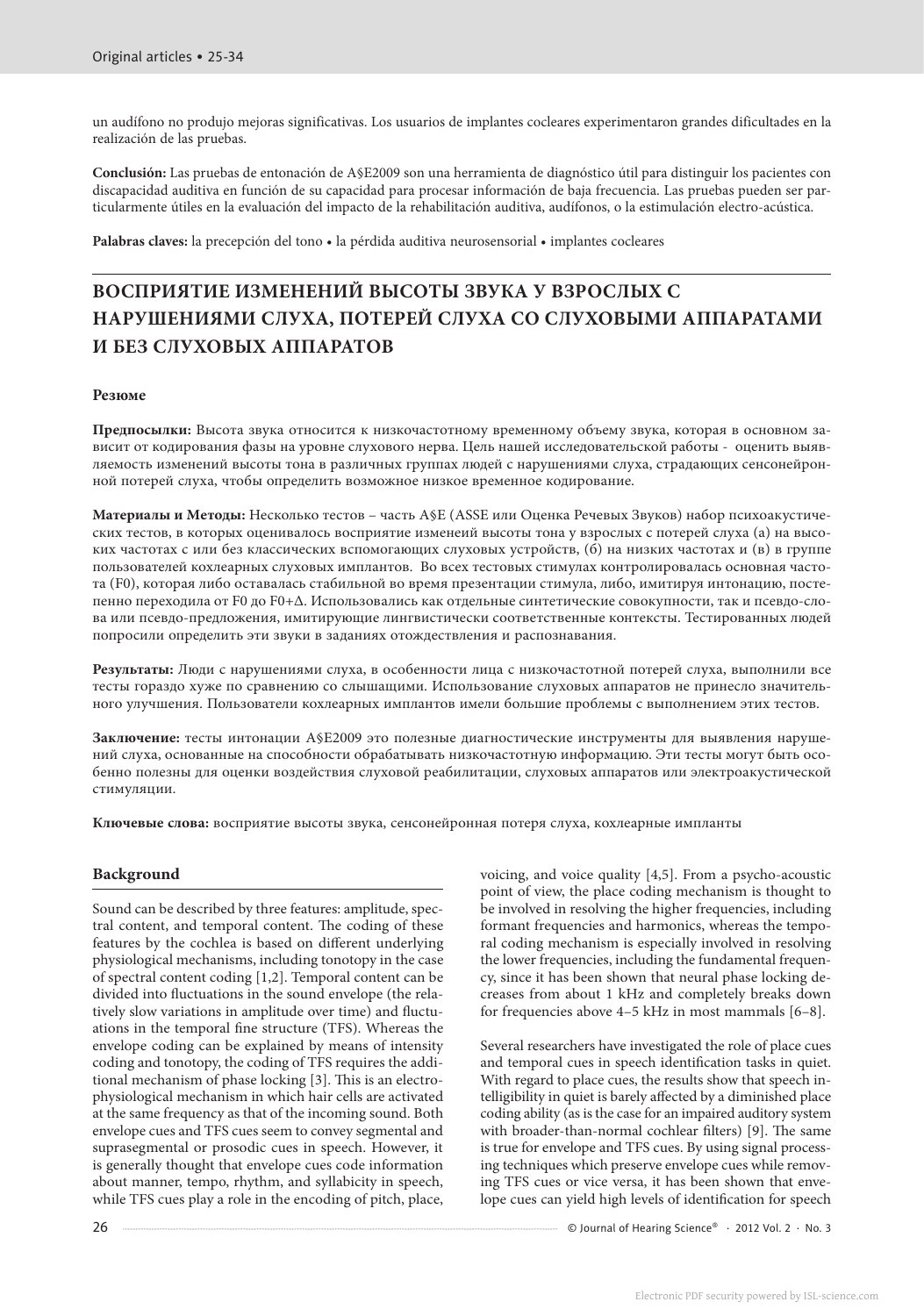presented in quiet [10]. This is also the case for TFS-speech, provided that listeners are trained for a few hours [11,12].

Over the last several decades, many studies have compared speech identification in steady state and fluctuating noise in an attempt to find out what role spectral and temporal cues play. These studies have demonstrated that, for normal hearing listeners, speech identification performance was better in fluctuating noise than in steady state noise, which is known as "masking release": normal hearing listeners are able to "glimpse" speech in background noise valleys (a capacity also called "dip listening"). Baer and Moore [9,13] found that place cues are important for listening to speech in the presence of steady state noise and interfering speech sounds, especially in the spectral dips. However, place cues and envelope cues are not sufficient to achieve normal speech intelligibility in fluctuating backgrounds. It has been suggested that the normal auditory system can decide, by using information derived from neural phase locking to TFS [3], whether a speech signal in the dips of a background sound is produced by the target speech, or whether it is part of the background sound. Indeed, it has been shown that TFS cues strongly diminish masking release [14–19].

Cochlear damage has a large effect on place coding. Reduced frequency selectivity means that hearing-impaired listeners do not have access to the fine details of a sound's spectral profile, such as spectral peaks and troughs in target and masking speech. It also means that hearing-impaired listeners are more susceptible to masking across frequencies, which partially explains why they perform poorly when listening in noise [9,13]. Similarly, cochlear damage degrades the ability to encode and use TFS cues [12,20,21], which leads to a reduced ability to make use of masking release for understanding speech in noise [22,23]. Even normal audiometric thresholds at low frequencies can be associated with strong abnormalities in the processing of TFS cues in speech at those frequencies [24,25]. In contrast, cochlear damage seems to preserve the ability to use envelope cues [26–28]. Besides individuals with high frequency sensorineural hearing loss, patients with low frequency loss, as seen in Menière's disease, are expected to experience particular difficulties with the perception of TFS cues. Menière's disease is a disorder of the cochlea which affects balance (including episodes of vertigo) and which is typically associated with a hearing loss in the lower frequency range (125–1000 Hz), often combined with episodes of tinnitus. It has been claimed that Menière's disease is associated with abnormal firing in the auditory nerve and that this results in a decreased ability to make use of TFS cues. Patients with Menière's disease are known to experience severe difficulties in understanding speech in noise and in spatially separating voices [29].

It is known that in many languages prosody or pitch contributes to the processing of semantics, syntax, discourse structure, clause typing, and paralinguistic information [30–34]. Linguistically relevant constructions, including sentence intonation and lexical stress, are cued by lowfrequency information. In fact, the most important acoustic correlate of prosody is the fundamental frequency, and accent (lexical stress) is often expressed by changes in the fundamental frequency.

A better insight into the coding of low frequencies may also relate to therapeutic strategies for hearing-impaired individuals. Depending on the type and degree of a patient's hearing loss, current interventions include digital hearing aids (HAs) or cochlear implants (CIs). Cochlear implant devices focus at replacing the place coding. However, they remain unable to convey TFS information at low frequencies [16,35]. As a consequence, CI users are provided with only very restricted information about pitch. Newer developments such as electro-acoustic stimulation (EAS) may result in better coding of low frequencies and therefore may improve pitch and music perception in CI users.

To date, only a few studies have investigated low frequency coding in hearing-impaired individuals in unaided as well as aided (with conventional HAs or CIs) conditions [12,36,37]. Recently, a number of A§E modules (ASSE, or Auditory Speech Sounds Evaluation [38]) were developed by a European consortium consisting of companies and universities of Belgium, the Netherlands, Italy, and Romania (FP7-SME1-2007-grant #222291, "DUAL PRO" [39]) which aims at the clinical assessment of low frequency coding. In this paper, we report on the prosodic perception skills of these different hearing-impaired populations, in relation to their high or low frequency loss and the possible use of a classical HA or CI.

#### **Material and Methods**

#### Participants

Three groups of hearing-impaired adults were selected based on the following criteria:

- 1. *high frequency hearing loss* (hereafter "HI HF"), meaning a presbyacusis-like hearing loss with thresholds of ≤30 dBHL at 250 and 500 Hz and thresholds of ≥40 dBHL from 2 kHz onwards in the better ear. A total of 82 HI HF subjects were included, 30 each from Dutch and Romanian language backgrounds and 22 from an Italian language background. Figure 1 shows the mean audiograms (+SD) for the right ear and left ear.
- 2. *low frequency hearing loss* (hereafter "HI LF"), meaning a Menières-like hearing loss with thresholds of ≥35 dBHL at 500 Hz and thresholds at 2 and 4 kHz which were not worse than the threshold at 500 Hz in the better ear. Data from 30 HI LF subjects were obtained, including 10 from each of the three language backgrounds. Since these subjects were not used to wearing hearing aids, they were only tested in the unaided condition. The mean audiogram (+SD) of the better ear is shown in Figure 2.
- 3. *a group of cochlear implant users* (hereafter "CI") with an unaided profound hearing loss of ≥85 dBHL on all tested frequencies ranging from 125 to 8000 Hz. This group consists of 21 postlingual subjects wearing a cochlear implant unilaterally, including 9 Dutch, 6 Romanian, and 6 Italian subjects, and 4 device types (Nucleus Freedom (*n*=8), Advanced Bionics Harmony (*n*=4), Med-El Opus (*n*=7), and Neurelec SP (*n*=2)).

In addition, data were collected from a control group consisting of 90 hearing adults, 30 per language background (Dutch, Romanian, and Italian). These subjects were selected based on the following criteria: (i) hearing

© Journal of Hearing Science® · 2012 Vol. 2 · No. 3 27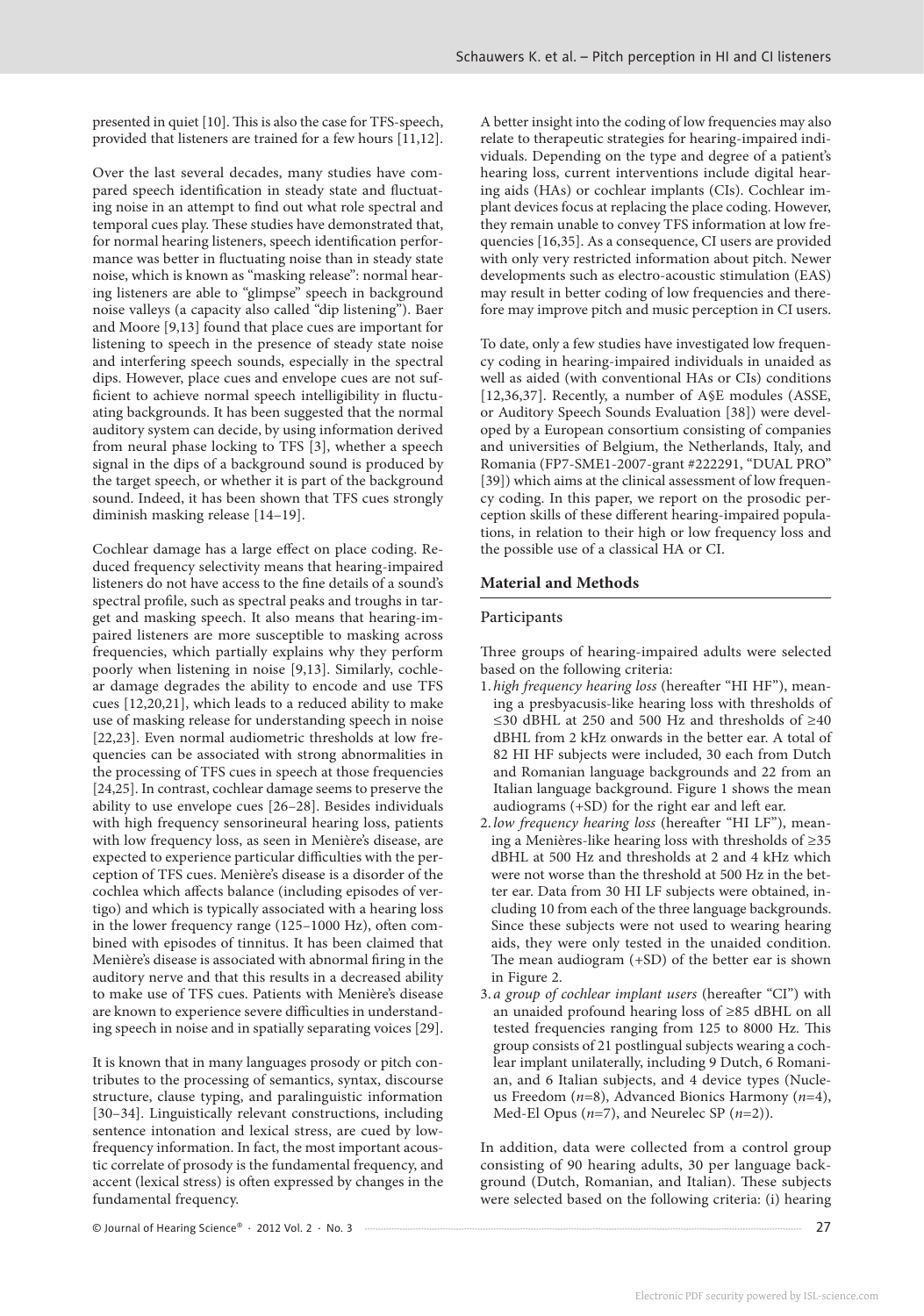

**Figure 1.** Mean audiogram (and SD) for the right ear (left panel) and the left ear (right panel) in the HI HF group (*n*=82).



**Figure 2.** Mean audiogram (and SD) for the better ear in the HI LF group  $(n=30)$ .

thresholds of < 20 dBHL at frequencies between 125 and 8000 Hz for both ears; (ii) no history of ear problems or ear surgery.

#### A§E 2009 prosodic test battery

A detailed description of the development of the A§E prosodic tests can be found elsewhere [39,40]. Briefly, the A§E prosodic test battery consists of three intonation tests: 1) the Harmonic Intonation (HI) and Disharmonic Intonation (DI) test; 2) the Sentence Intonation (SI) test; and 3) the Word Stress Pattern (WSP) test. The features of these tests are listed in Table 1. The test task for HI/DI and SI is a same-different discrimination task in which two stimuli are presented consecutively (with an inter-stimulus interval of 500 ms), one of which has intonation while the other does not. The test task for WSP is an identification task. The stimuli used in the tests are either purely synthetic (HI/DI) or pseudo-linguistic, mimicking sentences (SI) or words (WSP). Each of the tests has one variant in which high-frequency cues are still available and a variant in which those high-frequency cues are removed, either synthetically (DI) or by low-pass filtering (SI LPF and WSP LPF). In the latter case, each word and sentence stimulus was low-pass filtered (MATLAB Filter function: 300 Hz cut-off frequency, 90 dB attenuation in magnitude over a 50 Hz transition width) and high-pass filtered white noise added (250 Hz cut-off frequency, 85 dB gain in magnitude over a 50 Hz transition width).

In the HI/DI tests, the non-intonating stimulus is a harmonic tone complex with a fundamental frequency (F0) of 200 Hz and three higher harmonics with frequencies of 2F0, 3F0, and 4F0. The intensity of each harmonic is 6 dB lower than the former component. White noise was added to the stimuli (SNR +10.9  $dB$ ) to make them sound more natural. In both the HI and DI tests, this non-intonating stimulus is presented in contrast to an intonating stimulus. The intonating sounds used in the HI test feature a frequency sweep of all harmonics (including F0) from NF0 to N(F0+∆F), with N ranging from 1 to 4. In the DI test, the intonating sounds feature a sweep of F0 only (from F0 to F0+∆F), while the higher harmonics are kept fixed at their initial frequency. This causes the perception of disharmony or dissonance. The ∆F0 ranges from 0 to 214 Hz (so in the case of a ∆F0 of 0 Hz, there is no difference between the two stimuli presented).

In the SI test and its low-pass filtered variant (SI LPF), the pseudo-sentences are constructed based on an inventory of over 30,000 Dutch, Italian, and Romanian syllables consisting of frequently occurring (sonorant) phonemes (i.e. the consonants /m/ and /n/ and the vowels /a/, /i/, and /u/). Four to six of these syllables are concatenated to simulate a sentence. A fixed accent is imposed on the second syllable to mimic a typical sentence-like structure. A rise of F0 was imposed on the last syllable to address the perception of clause typing. This ∆F0 is variable (as shown in Figure 3A). In the test, the non-intonating stimulus is a pseudo-sentence with a flat ending (∆F0 is 0 Hz) and the intonating stimuli are pseudo-sentences with a ∆F0 between 0 and 208 Hz.

28 Cournal of Hearing Science® · 2012 Vol. 2 · No. 3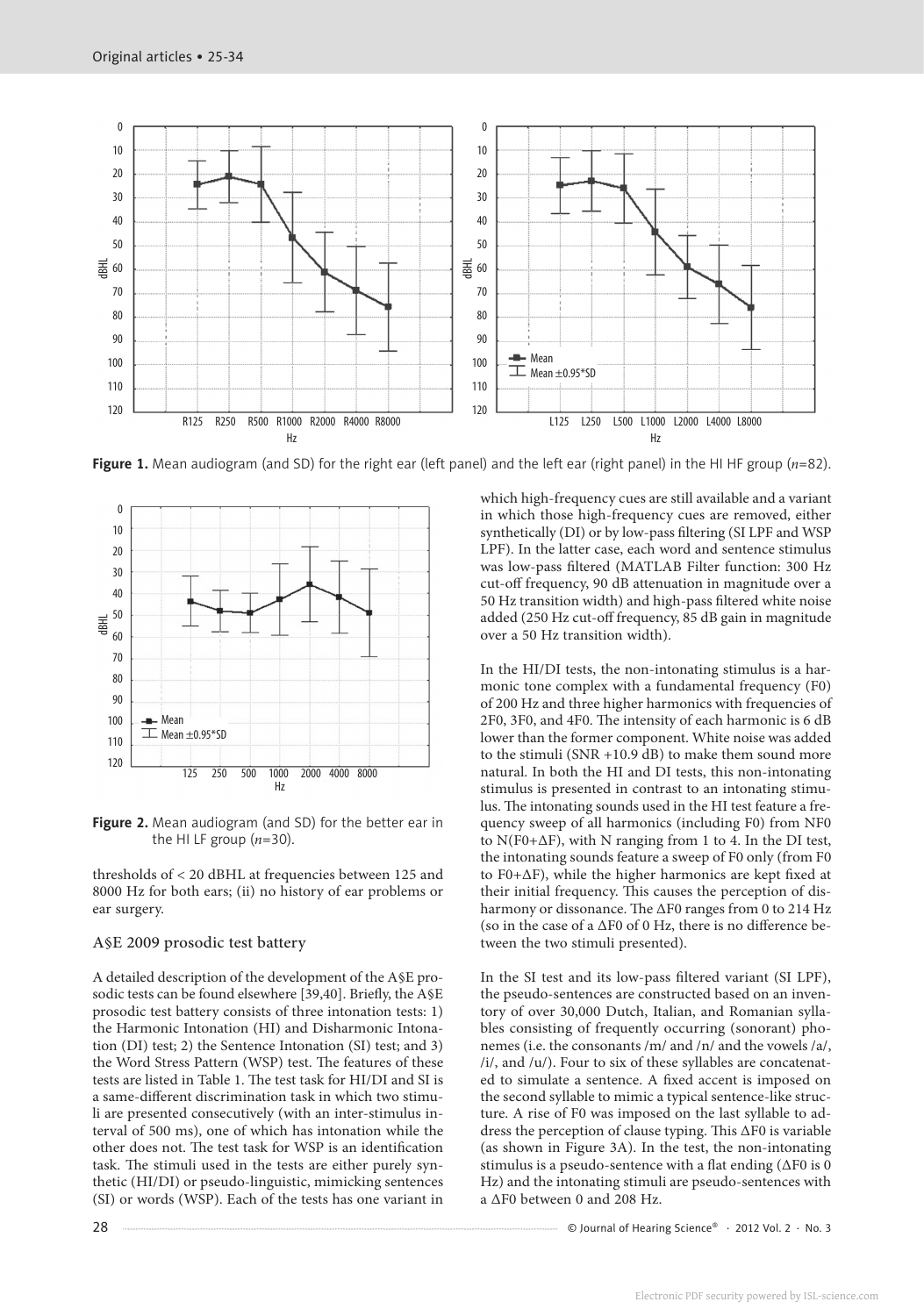|                    | HI/DI          | SI                 | <b>WSP</b>                                                                                                                                                    |  |
|--------------------|----------------|--------------------|---------------------------------------------------------------------------------------------------------------------------------------------------------------|--|
| <b>Test task</b>   | discrimination | discrimination     | identification                                                                                                                                                |  |
| <b>Stimuli</b>     | synthetic      | pseudo-sentences   | pseudo-words                                                                                                                                                  |  |
| Linguistic context | no             | yes                | yes                                                                                                                                                           |  |
| Low Freq mode      | DI             | low-pass filtering | low-pass filtering                                                                                                                                            |  |
|                    | B              |                    | Figure 3. Model of the sentence pitch<br>contour $(A)$ , and the word pitch<br>contour $(B)$ illustrated through<br>the second<br>movement<br>on<br>syllable. |  |

**Table 1.** Features of the three A§E intonation tests.

The WSP test and its low-pass filtered variant (WSP LPF) is a closed-set identification task using pseudo-words of three syllables. These pseudo-words are constructed with syllables containing the same frequently occurring sonorant consonants and vowels as those of the SI test. On one of the three syllables a pitch accent is imposed, mimicking lexical stress. This pitch accent consists of a rise of F0 followed by a reversal to its original value of 200 Hz. A word pitch contour with movement on the second syllable is illustrated in Figure 3B. The listener's task is to indicate which of the three syllables of the nonsense word carries a pitch accent or whether there is no noticeable accent at all. The ∆F0 ranges from 0 to 208 Hz.

All tests are designed to find the just noticeable difference (JND, also called difference limen or threshold) for pitch discrimination using an adaptive staircase procedure [41] which estimates the 50% point on a participant's psychometric function. Both stochastic processes and internal controls are used to determine the exact number of reversals needed for good threshold estimation per listener, which was preferred over the use of a fixed number of reversals.

It must be kept in mind that whereas these tests aim at assessing pitch perception, high JNDs may be biased by acoustic artifacts which generate temporal cues like beating. As explained in a previous paper [40], temporal modulation transfer functions are known to be low pass with a cutoff frequency near 70 bps for normal hearing listeners. This means that such artifacts come into play with pitch glides from 200 Hz to 330 Hz or higher. Therefore we believe that although the test algorithm goes as high as 214 or 208 Hz, high JNDs (of 130 Hz or more) should be interpreted with caution.

### Test procedure

All participants were tested according to the same protocol (in their respective native language: Dutch, Romanian, or Italian). They were seated in a soundproof booth facing a loudspeaker. The HI LF group was tested under headphones (only the better ear, see criterion above), the others in free field condition, both in the unaided and the aided condition. Device settings were not modified for the test procedure. The tester was seated outside the booth. All test items were presented at 70 dB SPL. Intensity roving

© Journal of Hearing Science® · 2012 Vol. 2 · No. 3 29

(±3 dB) was applied to de-condition the subject to use loudness as a cue for discrimination. The test order varied per subject, thus minimising effects of learning or habituation across listeners. For all discrimination tasks (HI, DI, SI, and SI LPF), the subjects were instructed to indicate whether they detected a difference between the two stimuli or not. For the WSP and WSP LPF tests, the instruction was to indicate on which of three syllables a pitch accent was perceived or to indicate that no accent was perceived.

Each of the tests started with a training mode in order to familiarise the subjects with the test procedure and the stimuli. The training time was restricted to 10 minutes. During the test phase, the stimuli were presented automatically following the adaptive staircase algorithm of A§E, seeking the JND (∆Hz).

### Analysis

Per test and per subject, a JND was obtained in Hz. In case no JND could be found within 100 trials, the JND was set to 220 Hz (i.e. above the maximum ∆F value of 208 Hz for the linguistic tests and 214 Hz for the synthetic sounds tests). All results were analysed using non-parametric descriptive statistics (Tukey with box-and-whisker plots) and non-parametric analysis statistics (Kruskal-Wallis test, Mann-Whitney U-test, and Wilcoxon matched pairs test) with a cut-off level of 0.05.

### **Results**

#### Unaided hearing-impaired subjects

Figure 4 shows the JND values for the hearing controls and the two groups of unaided hearing-impaired subjects (HI HF and HI LF), displayed as box-and-whisker plots, for the three intonation tests (HI, SI, and WSP), together with their low-pass filtered variant (DI, SI LPF, WSP LPF). Statistical analysis (Kruskal-Wallis test) showed that both the HI HF group and the HI LF group reached significantly higher JNDs (and thus worse results) than the hearing controls on all tests ( $p$ <0.01 for WSP in the HI HF – NH comparison; *p*<0.001 for all other comparisons). The HI LF group performed significantly worse than the HI HF group on all tests ( $p$ <0.05 for WSP;  $p$ <0.01 for WSP LPF; *p*<0.001 for the remaining tests).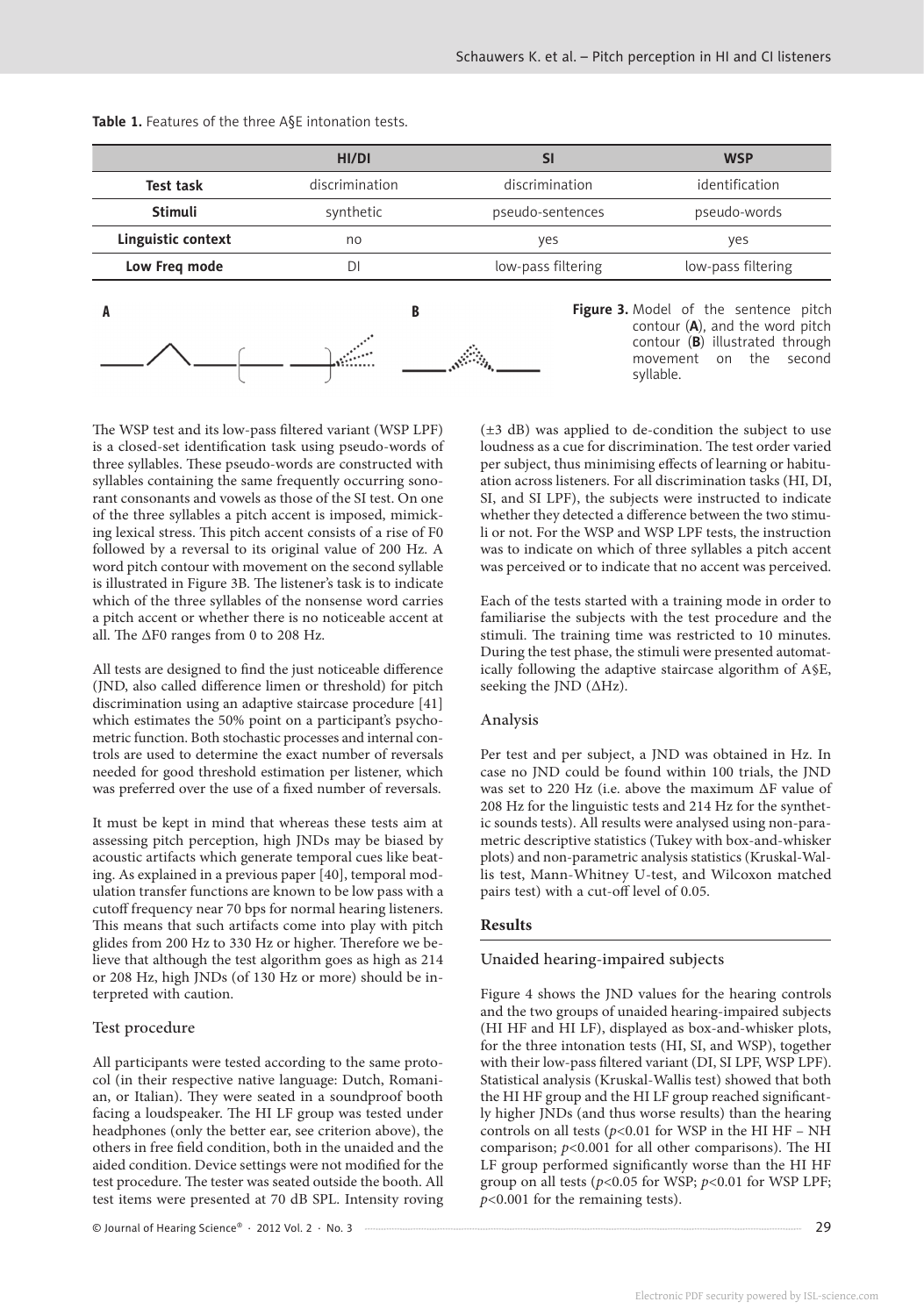

**Figure 4.** JNDs in Hz for the three subject groups NH, HI HF, and HI LF on a logarithmic scale for the Harmonic Intonation test (HI), the Disharmonic Intonation test (DI), the Sentence Intonation test (SI) and its low-pass filtered variant (SI LPF), and the Word Stress Pattern test (WSP) and its low-pass filtered variant (WSP LPF). The box and whisker plots show the median (central dot), quartile range (box: from lower to upper quartile), and range (whiskers: from lower to upper extreme).

**Table 2.** Median JNDs (Hz) in the unaided and aided condition for the HI HF group.

|                | нı | D               | Sl   | <b>SILPF</b> | <b>WSP</b> | <b>WSP LPF</b> |
|----------------|----|-----------------|------|--------------|------------|----------------|
| <b>Unaided</b> |    | ᄂ               | 34.5 | ∠⊥           | 32.8       | 18             |
| Aided          |    | 5. <sub>C</sub> | 27.5 | ∠⊥           | 25.8       | IJ             |

The results showed that for all groups the JNDs for the synthetic sounds tests (HI and DI) were significantly lower than for the linguistic tests (SI, SI LPF, WSP, and WSP LPF) (NH: *Z*=7.9, *p*<0.001; HI HF: *Z*=7.1, *p*<0.001; HI LF: *Z*=4.7, *p*<0.001).

The effect of filtering was investigated by performing the Wilcoxon matched pairs test. In case of the linguistic tests, these analyses showed that the JNDs for the filtered SI test were significantly lower than for the unfiltered SI test in the two HI groups (HI HF: *Z*=4.9, *p*<0.001; HI LF: *Z*=3.0, *p*<0.01), but not in the hearing control group (NH: *Z*=0.3, *p*>0.05). The same trend was seen for the two versions of the WSP test (NH: *Z*=4.5, p<0.001; HI HF: *Z*=3.5, *p*<0.001), although not statistically significant for the HI LF group (*Z*=1.4, *p*>0.05). In contrast, for the synthetic tests, all subject groups demonstrated significantly lower JND values for the unfiltered HI test in comparison to the filtered DI test (NH: *Z*=5.2, *p*<0.001; HI HF: *Z*=3.9, *p*<0.001; HI LF: *Z*=4.2, *p*<0.001).

#### Aided hearing-impaired subjects

In the HI HF group, we did not find statistically significant improvements in JNDs when tested with hearing aids in comparison to the unaided condition for any of the seven intonation tests (Wilcoxon matched pairs test). The median JNDs for the unaided and aided conditions are shown in Table 2.

Figure 5 shows the JND values for the CI group in comparison to our control group of hearing adults. The results show that CI subjects had much more difficulty attaining low JNDs, especially for the low-frequency DI test and all linguistic tests. We found statistically significant differences between the two groups for all tests using the Mann-Whitney U-test (HI: *Z*=–6.4, *p*<0.001; DI: *Z*=–5.9, *p*<0.001; SI: *Z*=–6.0, *p*<0.001; SI LPF: *Z*=–5.5, *p*<0.001; WSP: *Z*=–6.0, *p*<0.001; WSP LPF: *Z*=–5.1, *p*<0.001). However, the variability within the CI group was quite large, indicating that some CI subjects were able to perform within the normal range.

Similar to the hearing-impaired groups and the hearing controls, the median JNDs for the synthetic tests in the CI group were significantly lower than those for the linguistic tests (Wilcoxon matched pairs test: *Z*=3.7, *p*<0.001), mainly because of the relatively good scores on the HI test.

Although the CI subjects demonstrated the same trend of improved JNDs when filtering the SI and WSP tests, the differences in scores between the filtered and unfiltered tests were not statistically significant according to the Wilcoxon matched pairs test (SI–SI LPF: *Z*=0.2, *p*>0.05; WSP–WSP LPF: *Z*=1.9, *p*>0.05). Similar to the NH and HI groups, the effect of filtering seemed to be reversed for the synthetic tests: CI subjects showed significantly lower JNDs for the unfiltered HI test than for the filtered variant (DI) (*Z*=3.4, *p*<0.001).

Table 3 shows the individual JND results of the CI subjects, classified according to the type of implant.

### **Discussion**

It is common practice in clinical audiological assessment to perform pure tone audiometry to determine hearing threshold, and use speech audiometry as a supraliminal test to have an idea about speech understanding. However, it is our belief that other tests are required to allow a

30 COLLET CONSERVED A LOCAL CONTROLLER SUBSERVED ASSESSMENT CONTRACT OF DUTIES OF HEATING SCIENCE OF 2012 Vol. 2 · No. 3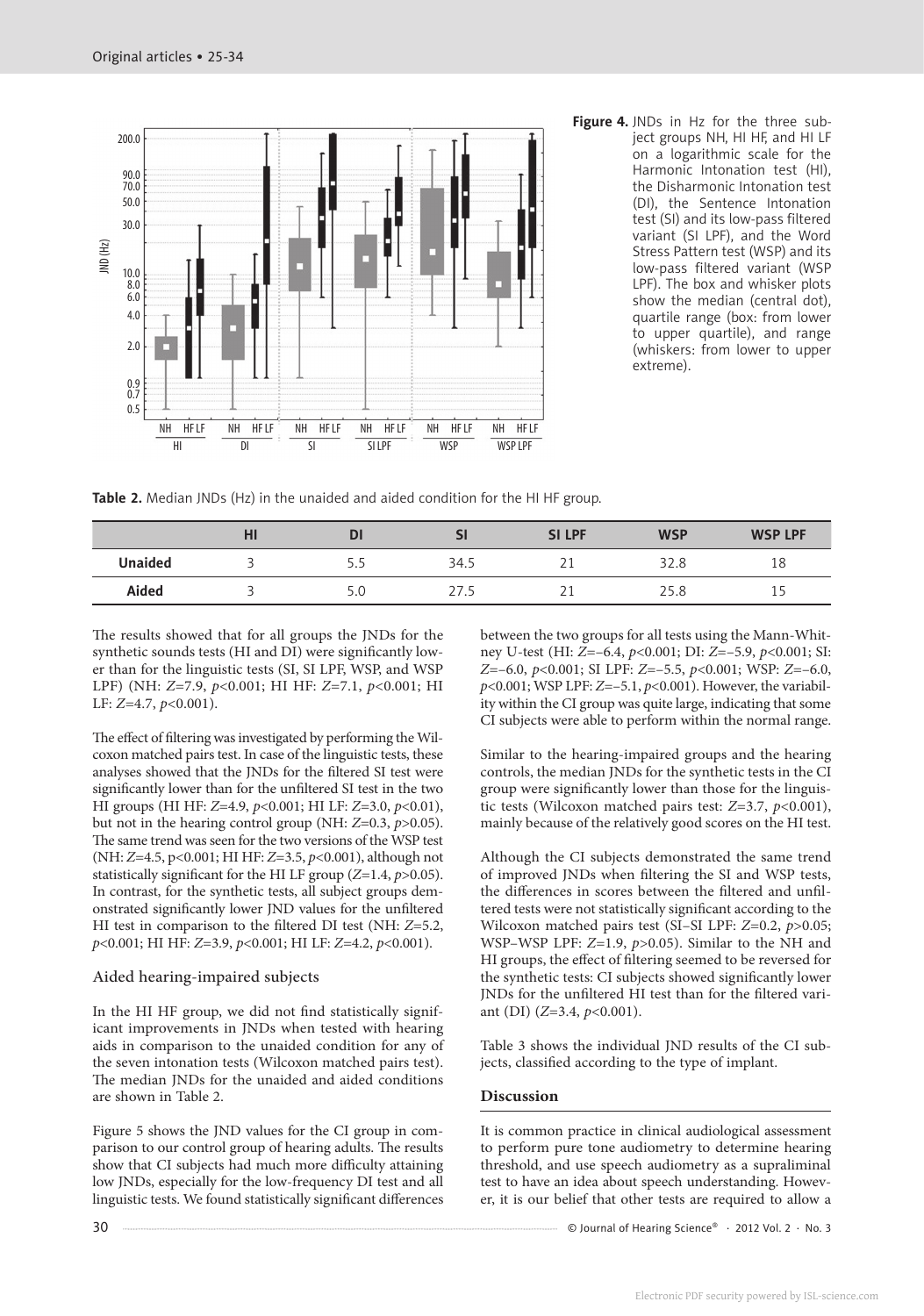

**Figure 5.** JNDs in Hz for the NH and CI subjects on a logarithmic scale for the Harmonic Intonation test (HI), the Disharmonic Intonation test (DI), the Sentence Intonation test (SI) and its low-pass filtered variant (SI LPF), and the Word Stress Pattern test (WSP) and its low-pass filtered variant (WSP LPF). Box and whisker plots as per Figure 4.

**Table 3.** Individual JND results (Hz) of the CI group.

| CI type*        | Language | HI             | <b>DI</b>    | SI    | <b>SILPF</b> | <b>WSP</b> | <b>WSP LPF</b> |
|-----------------|----------|----------------|--------------|-------|--------------|------------|----------------|
| Harmony         | Dutch    | 41             | 220          | 220   | 220          | 220        | 220            |
| Harmony         | Dutch    | 94             | 220          | 100   | 220          | 150        | 220            |
| Harmony         | Dutch    | 6              | 203          | 52    | 220          | 220        | 220            |
| Harmony         | Dutch    | 10             | 139          | 220   | 220          | 220        | 3              |
| Freedom         | Dutch    | 70             | 220          | 220   | 220          | 220        | 220            |
| Freedom         | Dutch    | 192            | 114          | 220   | 220          | 220        | 220            |
| Freedom         | Dutch    | 3              | 114          | 197   | 220          | 220        | 15             |
| Freedom         | Italian  | 120            | 120          | 220   | 18           | 220        | 220            |
| Freedom         | Italian  | 59             | 220          | 150   | 220          | 111        | 220            |
| Freedom         | Italian  | $\overline{4}$ | 220          | 220   | 220          | 220        | 220            |
| Freedom         | Italian  | 21             | 98.5         | 220   | 220          | 220        | 220            |
| Freedom         | Italian  | 18             | 29           | 220   | 52           | 220        | 21             |
| Opus            | Romanian | 16             | 59           | 128.5 | 220          | 220        | 220            |
| Opus            | Romanian | 5              | $\mathbf{1}$ | 6     | 18           | 34.5       | 21             |
| Opus            | Romanian | $\overline{2}$ | 23           | 52    | 24           | 186        | 38             |
| Opus            | Romanian | 9              | 22           | 34.5  | 18           | 197        | 135            |
| Opus            | Romanian | 12             | 220          | 111   | 31           | 220        | 52             |
| Opus            | Romanian | 3              | 2            | 31    | 18           | 38         | 6              |
| Opus            | Italian  | 220            | 220          | 220   | 220          | 220        | 220            |
| Digi SP         | Dutch    | 5              | 220          | 220   | 220          | 220        | 220            |
| Digi SP         | Dutch    | 34             | 220          | 150   | 220          | 220        | 220            |
| Q <sub>25</sub> |          | 5              | 44           | 76    | 28           | 192        | 30             |
| Median          |          | 16             | 139          | 197   | 220          | 220        | 220            |
| Q75             |          | 65             | 220          | 220   | 220          | 220        | 220            |

\* "Harmony" – Advanced Bionics; "Freedom"– Cochlear; "Opus" – Med-El; "Digi SP" – Neurelec.

© Journal of Hearing Science® · 2012 Vol. 2 · No. 3 31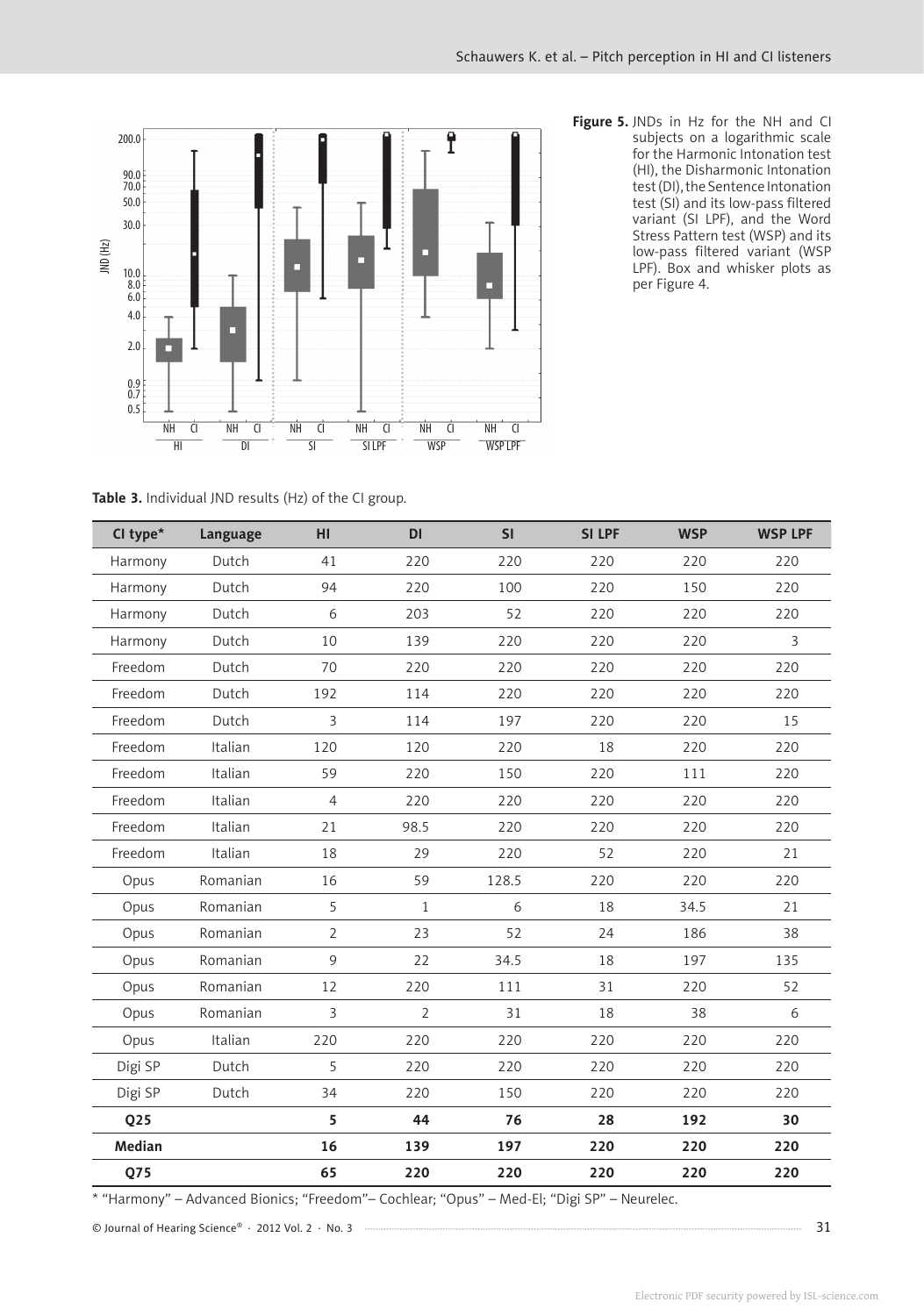more fine-grained analysis of cochlear functioning and to improve the diagnostic power of sensorineural hearing loss. With the development of new treatments for cochlear deficits – including more advanced and specific drug therapies, enhanced genetic insights into cochlear deficits, and advanced technical solutions for cochlear hearing losses – such tests can improve the assessment of cochlear functioning before and after therapy. The A§E psychoacoustic test suite aims at assessing cochlear function in this way. Different tests have been developed within the A§E platform, including a loudness scaling test to address intensity coding at the identification level, and phoneme detection, discrimination, and identification tests to address spectral coding. Within the European project DUAL PRO, a set of discrimination and identification tests have been developed (described in this and previous publications) to address temporal coding of the cochlea and, more specifically, to investigate low frequency coding. All these tests exist in two variants, one where the cue to make the distinction still contains spectral information above 300–400 Hz and another where this cue contains spectral information only below 300–400 Hz. We speculate that the latter task can only be resolved by an underlying mechanism of phase locking, whereas the first task may be resolved by either phase locking or tonotopical coding (or a combination of both).

In this study, we investigated pitch perception in groups of hearing-impaired subjects suffering from a sensorineural hearing loss in the high-frequency range or in the lowfrequency range, and in a group of CI users. It was anticipated that a hearing loss in the low-frequency range would have a larger (negative) impact on pitch perception than a hearing loss in the high-frequency range.

Results in the groups of unaided hearing-impaired subjects confirmed our hypothesis: a sensorineural hearing loss in the high-frequency range with normal thresholds at low frequencies did yield somewhat higher JNDs than the hearing controls, but most of these subjects still fell within the normal range for most tests. A hearing loss in the low-frequency range, however, clearly affected the ability to perceive pitch, especially in the tests in which the subjects could only rely on low-frequency information, such as the DI test. This is in accordance with the results of Chung et al. [29], who claimed that patients with a Menières-like hearing loss have a decreased ability to make use of TFS cues, and thus are expected to show a decreased performance on perception tasks targeting these cues. Especially in the case of the DI test, it should be noted that the HI LF group demonstrated a large variability, indicating that some of these subjects were able to perform as well as hearing subjects. Although the reason for this variability among Menières-like patients is unclear, it shows that an audiological evaluation based solely on pure tone thresholds gives only limited information about cochlear function. Based on tonal audiometry, these patients would be treated as one group, namely as subjects suffering low-frequency hearing loss. But when this group of patients is examined using intonational tests, it appears that the group can be differentiated into subgroups of patients who still perform relatively well on low-frequency TFS coding and those who do not.

As expected, the CI subjects experienced great difficulty in performing intonational tests. Due to technical limitations, cochlear implants are not able to code lowfrequency information [36], resulting in only restricted information about pitch. This was especially clear for the DI test: as soon as the harmonics were left out, and the CI patients had to rely on low-frequency information (and thus phase-locking) only, their median JND rose from 16 Hz on the HI test to 139 Hz on the DI test. Most CI subjects did not yield a JND on the linguistic tests. Similar to the HI LF group, we found a very large variability in this CI group on all tests, suggesting that some CI subjects were able to perform within the normal range. The reason for this remains to be investigated. A possible effect of device type could not be investigated because of small sample sizes.

For all groups, the results demonstrated higher JNDs on the linguistic tests than on the synthetic tests. Performance differences between the two tests could be due to several factors. The linguistic stimuli differed from the synthetic ones in both type of content (tone complexes *versus* multiple syllables) and length (600 ms *versus* 886–1638 ms). Longer stimuli are generally more suitable for speech pitch perception but put higher demands on auditory short term memory, which may have influenced performance. In addition, linguistic tests could be more difficult because prominence is normally conveyed not only by pitch but also by other cues such as syllable duration and intensity [42,43]. In these linguistic tests, however, the only cue available was the pitch dimension since syllable duration and intensity cues were normalised.

For all groups, we found that the filtered linguistic tests tended to be easier than the unfiltered ones. This could be because hearing out the pitch in unfiltered linguistic stimuli may be more difficult, as it is embedded in ongoing, but irrelevant, segmental changes in the acoustic signal such as formant structure. Taking out this considerable amount of linguistic, segmental information appeared to "simplify" the SI and WSP tests. The reverse was true for the synthetic tests: for all groups, the unfiltered HI test was easier than the filtered DI test. Indeed, in the case of purely synthetic stimuli without any segmental material, the absence of high-frequency information (i.e. the DI test) made the task more difficult.

As said earlier, we believe that these tests may allow better insight into cochlear functioning and this may be helpful in evaluating therapies. For instance, it might be expected that electro-acoustic stimulation (EAS) outperforms electric stimulation (CI) in terms of low frequency coding. EAS combines acoustic amplification of low frequencies by conventional hearing aid technology and electric amplification of the mid and high frequencies by cochlear implant technology. The EAS device is intended for hearing-impaired individuals with a profound deafness at high frequencies (>90 dBHL hearing loss for frequencies above 1 kHz) and residual hearing at low frequencies. If the residual low frequency hearing in EAS candidates allows good low frequency TFS coding, it is expected that acoustic amplification may enhance the coding of TFS cues necessary for pitch perception. This might explain the added benefit of EAS in speech perception in noise and music perception in comparison to traditional CIs [44–48].

32 **COLLET A SCIENCE ASSESSED A SET ASSESSED A** SUMPLE OF JOURNAL OF Hearing Science® · 2012 Vol. 2 · No. 3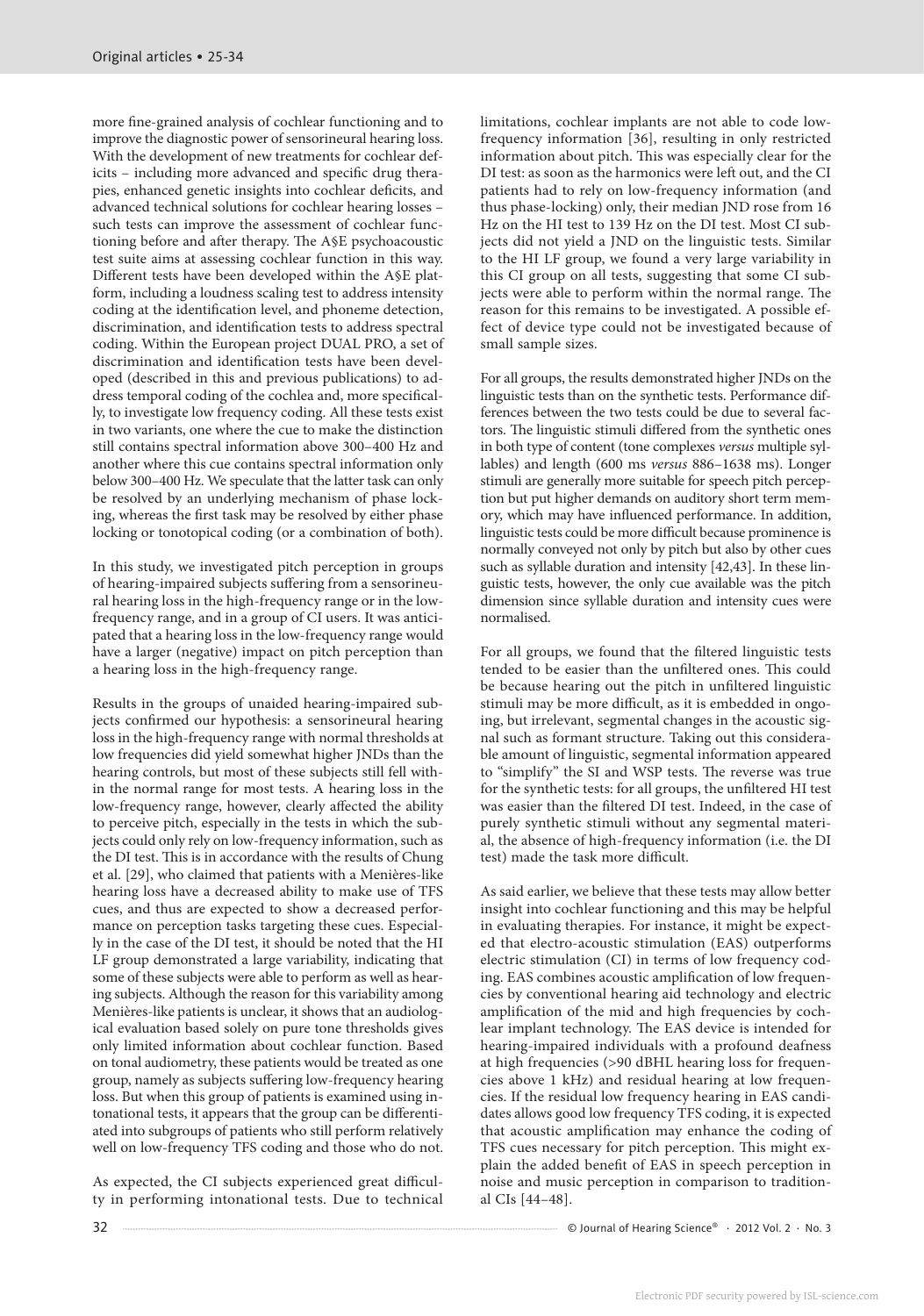#### **Conclusion**

The perception of pitch is crucially dependent on low frequency temporal sound information. The prosodic modules of A§E 2009 allow the clinical testing of this low frequency coding. Our results show that hearing-impaired listeners with low frequency hearing loss, as well as CI users, have great difficulty in perceiving pitch changes in both synthetic complex sounds and speech sounds. These tests can therefore be used to diagnose different subgroups of hearing-impaired subject who have the same audiometric thresholds but different low frequency coding. This

#### **References:**

- 1. Moore BC: An introduction to the psychology of hearing.  $5<sup>th</sup>$ ed. Bingley: Emerald, 2008
- 2. Gelfand SA: Essentials of Audiology. 3<sup>rd</sup> ed. New York: Thieme Medical Publishers, 2009
- 3. Moore BC: The role of temporal fine structure processing in pitch perception, masking, and speech perception for normalhearing and hearing-impaired people. J Assoc Res Otolaryngol, 2008; 9: 399–406
- 4. Rosen S: Temporal information in speech: acoustic, auditory and linguistic aspects. Philos Trans R Soc Lond B Biol Sci, 1992; 336: 367–73
- 5. Moore BC: The role of temporal fine structure in normal and impaired hearing. In: Dau T, Buchholz JM, Harte JM, Christiansen TU (eds.), Auditory signal processing in hearing-impaired listeners. Centertryk A/S, 2008
- 6. Kale S, Heinz MG: Envelope coding in auditory nerve fibers following noise induced hearing loss. J Ass Res Otolaryng, 2010; 11: 657–73
- 7. Johnson DH: The relationship between spike rate and synchrony in responses of auditory-nerve fibers to single tones. J Acoust Soc Am, 1980; 68: 1115–22
- 8. Palmer AR, Russell IJ: Phase-locking in the cochlear nerve of the guinea-pig and its relation to the receptor potential of inner hair-cells. Hear Res, 1986; 24: 1–15
- 9. Baer T, Moore BC: Effects of spectral smearing on the intelligibility of sentences in noise. J Acoust Soc Am, 1993; 94: 1229–41
- 10. Smith ZM, Delgutte B, Oxenham AJ: Chimaeric sounds reveal dichotomies in auditory perception. Nature, 2002; 416: 87–90
- 11. Gilbert G, Lorenzi C: The ability of listeners to use recovered envelope cues from speech fine structure. J Acoust Soc Am, 2006; 119: 2438–44
- 12. Lorenzi C, Gilbert G, Carn H et al: Speech perception problems of the hearing impaired reflect inability to use temporal fine structure. Proc Natl Acad Sci USA, 2006; 103: 18866–69
- 13. Baer T, Moore BC: Effects of spectral smearing on the intelligibility of sentences in the presence of interfering speech. J Acoust Soc Am, 1994; 95: 2277–80
- 14. Fullgrabe C, Berthommier F, Lorenzi C: Masking release for consonant features in temporally fluctuating background noise. Hear Res, 2006; 211: 74–84
- 15. Gnansia D, Jourdes V, Lorenzi C: Effect of masker modulation depth on speech masking release. Hear Res, 2008; 239: 60–68
- 16. Hopkins K, Moore BC, Stone MA: Effects of moderate cochlear hearing loss on the ability to benefit from temporal fine structure information in speech. J Acoust Soc Am, 2008; 123: 1140–53

© Journal of Hearing Science® · 2012 Vol. 2 · No. 3 33

approach may also allow us to measure possible improvements through new hearing rehabilitation strategies such as electro-acoustic stimulation.

#### Acknowledgements

This research was supported by the EU FP7-SME "Dual Pro: Dual electric-acoustic speech processor with linguistic assessment tools for deaf individuals with residual low frequency hearing"*.* We thank Sien De Niel and Kristin Daemers for help in testing the subjects.

- 17. Nelson PB, Jin SH, Carney AE, Nelson DA: Understanding speech in modulated interference: cochlear implant users and normal-hearing listeners. J Acoust Soc Am, 2003; 113: 961–68
- 18. Qin MK, Oxenham AJ: Effects of simulated cochlear-implant processing on speech reception in fluctuating maskers. J Acoust Soc Am, 2003; 114: 446–54
- 19. Stickney GS, Nie K, Zeng FG: Contribution of frequency modulation to speech recognition in noise. J Acoust Soc Am, 2005; 118: 2412–20
- 20. Buss E, Hall JW III, Grose JH: Temporal fine-structure cues to speech and pure tone modulation in observers with sensorineural hearing loss. Ear Hear, 2004; 25: 242–50
- 21. Santurette S, Dau T: Binaural pitch perception in normal-hearing and hearing-impaired listeners. Hear Res, 2007; 223: 29–47
- 22. Duquesnoy AJ: Effect of a single interfering noise or speech source upon the binaural sentence intelligibility of aged persons. J Acoust Soc Am, 1983; 74: 739–43
- 23. Festen JM, Plomp R: Effects of fluctuating noise and interfering speech on the speech-reception threshold for impaired and normal hearing. J Acoust Soc Am, 1990; 88: 1725–36
- 24. Lorenzi C, Debruille L, Garnier S et al: Abnormal auditory temporal processing for frequencies where absolute thresholds are normal. J Acoust Soc Am, 2009; 125: 27–30
- 25. Horwitz AR, Dubno JR, Ahlstrom JB: Recognition of low-passfiltered consonants in noise with normal and impaired highfrequency hearing. J Acoust Soc Am, 2002; 111: 409–16
- 26. Turner CW, Souza PE, Forget LN: Use of temporal envelope cues in speech recognition by normal and hearing-impaired listeners. J Acoust Soc Am, 1995; 97: 2568–76
- 27. Bacon SP, Viemeister NF: Temporal modulation transfer functions in normal-hearing and hearing-impaired listeners. Audiology, 1985; 24: 117–34
- 28. Moore BC, Glasberg BR: Temporal modulation transfer functions obtained using sinusoidal carriers with normally hearing and hearing-impaired listeners. J Acoust Soc Am, 2001; 110: 1067–73
- 29. Chung BJ, Hall JW III, Buss E et al: Menière's disease: effects of glycerol on tasks involving temporal processing. Audiol Neurotol, 2004; 9: 115–24
- 30. Kuo Y-C, Rosen S, Faulkner A: Acoustic cues to tonal contrasts in Mandarin: implications for cochlear implantation. J Acoust Soc Am, 2008; 123: 2815–24
- 31. Savino M: Intonational cues to discourse structure in a regional variety of Italian. In: Gilles P, Peters J (eds.), Regional variation in intonation. Tübingen: Niemeyer, 2004
- 32. Swertz M, Collier R, Terken J: Prosodic predictors of discourse finality in spontaneous monologues. Speech Communication, 1994; 15: 79–90